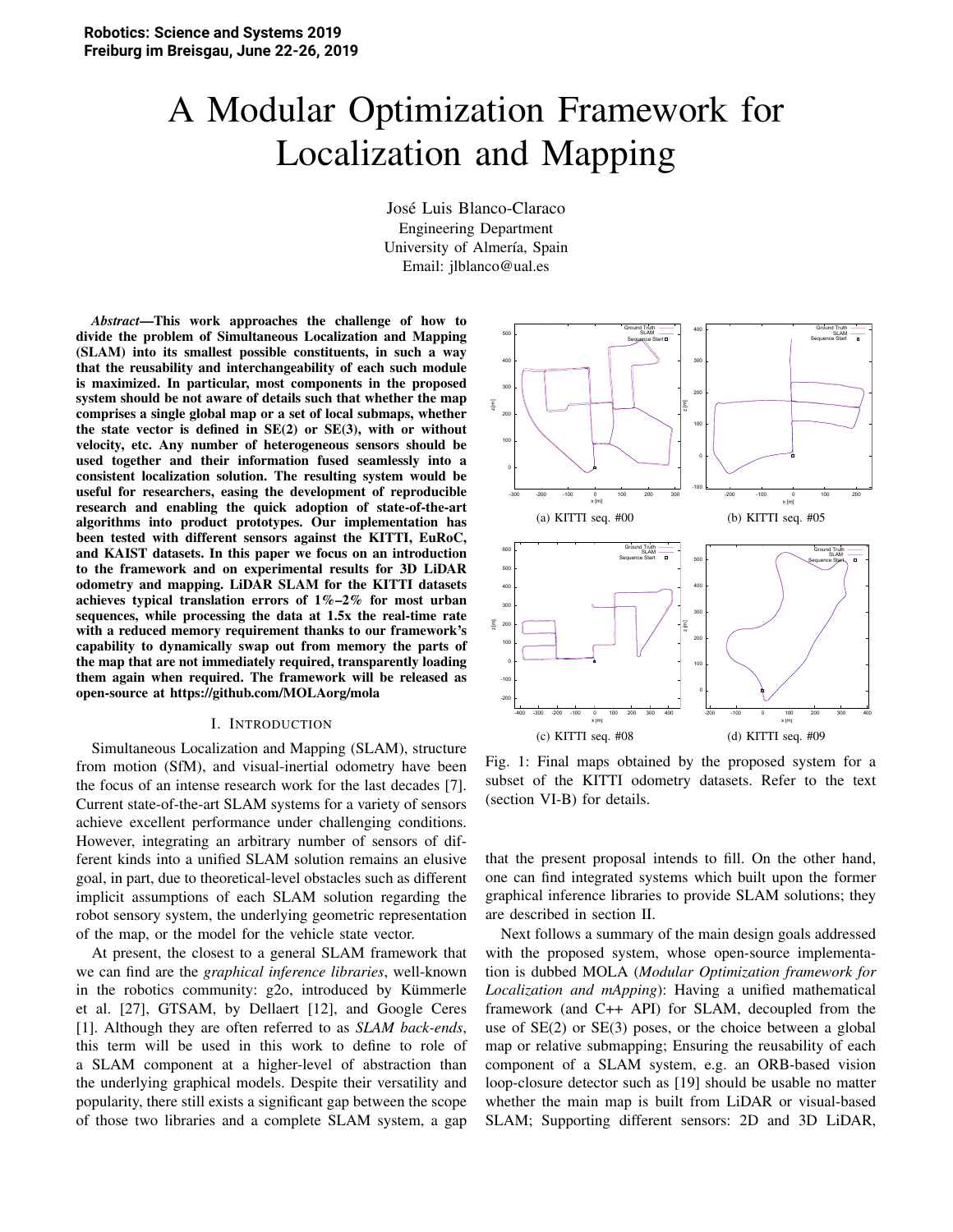monocular and stereo cameras, odometry, IMU, and GPS; Allowing the user to select among different state vector representations: only poses, poses and linear velocity, or poses and linear and angular velocity; Having built-in support for relative coordinates (i.e. submapping), also allowing the storage of semantic information and a hierarchical representation of maps; Support for the most common map entities (structure-less, point landmarks, lines, planes), extensible by the user to other types; Supporting different optimization modes: smoothing vs. batch optimization; Having convenience tools: built-in stack trace reports on exceptions, detailed performance reports of each code segment, etc; Exposing a uniform API to SLAM modules, independently of sensory data coming from a live sensor or one of the major dataset formats (i.e. KITTI [20], EuRoC [6], ROS bag's, MRPT rawlog's); Transparently swapping out from dynamic memory, and back in when required, the largest part of data associated with map areas that have not being recently accessed.

The rest of this article is organized as follows. First, section II reviews the most prominent related works. In section III, we address the question of how to divide a SLAM system into modules to maximize the overall versatility and reusability, while section IV exposes the mathematical details of how to express different flavors of a SLAM system in the unifying framework of factor graphs. Some of the currently-implemented modules in our system are described in section V, experimental results are shown in section VI, while section VII ends with some final remarks and discussion of future works.

## **II. RELATED WORKS**

Only a selection of works that are useful to motivate the need for a versatile SLAM framework are discussed next. More comprehensive reviews can be found elsewhere  $([3, 21, 13, 7]).$ 

## A. Visual SLAM

Regarding monocular visual SLAM, Montiel et al. [29] proposed an EKF-based solution where visual landmarks are modeled as points parameterized by polar coordinates with inverse depth, dramatically improving the statistical validity of the unimodal Gaussian error model for landmarks.

Monocular SLAM (without any additional sensor) has the limitation of not being able to solve for the scale of the map. Workarounds have been proposed for the case of cameras attached to vehicles with non-holonomic constraints, with Scaramuzza et al. [33] proposing exploiting such constrains to solve for the scale, when the vehicle moves with a curvature large enough to render the scale observable.

The kinematics of the camera, i.e. its linear  $(v)$  and angular  $(\omega)$  velocities, have been accounted for since the earliest successful MonoSLAM system [11, 26], for the key advantage that this information represents while solving the data association. In a recent seminar paper, Leutenegger et al. [28] proposed a visual-inertial SLAM solution where the camera state vector is augmented to account for the IMU biases,

with a formulation that allows IMU measurements to be integrated into regular least-squares optimizers seamlessly. Their method renders SO(3) attitude increments and  $\mathbb{R}^3$  velocity increments directly observable, except for a gauge freedom for the symmetry around the gravity vector. In any case, it reduces the seven degrees of gauge freedom of monocular SLAM [36] to only four degrees [42]. It also proposed a slidingwindow optimizer where past poses and past IMU biases are marginalized out to keep the system complexity tractable. This idea was further improved with the introduction of a formal Lie group formulation for IMU factors in [17], reusing the concept of smart factors formerly introduced in [8].

The ORB-SLAM system, presented in [32, 31], comprises visual front-ends capable of tracking FAST features and efficiently matching them between consecutive and distant keyframes by comparing their associated ORB descriptors, using bags of binary words [19] for efficient place recognition. Landmarks are parameterized as points in Euclidean absolute coordinates, with the highly non-linear problem of monocular initialization dealt with by means of a special algorithm that ensures that mapping is not started until the parallax is enough to avoid numerical instabilities. The *maplab* framework [34] is another C++ extensible system aimed at researchers in visualinertial SLAM.

Noteworthy are the so-called *direct* and *semi-direct* methods to visual SLAM [10, 16], which directly minimize the photometric reprojection error of all (or most part of) the image pixels to optimize for pose changes over time, in contrast to the more traditional approach based on a discrete set of features, i.e. points, lines, or planes. Finally, it must be also stressed that visual SLAM is possible using arbitrary rigid objects as features, e.g. see [38].

From this brief review, it is clear that the map model may include features or not (the so called *structure-less* problem), it may include just the  $SE(3)$  pose of the robot for each time step, or it may also hold additional kinematic information, or even IMU-related parameters, i.e. biases. All this has been accounted for in the proposed framework.

## **B.** LiDAR SLAM

Despite the exceptional importance of vision-based SLAM, many other sensors have been used in the SLAM literature. LiDAR, in its 2D and 3D versions, irrupted into the mainstream robotics community about three and one decades ago, respectively, and their accuracy and robustness still make them an excellent sensor for mapping and localization, hence their popularity.

Current 3D LiDARs provide a large amount of raw information, which is typically first converted into 3D pointclouds before any further post-processing and interpretation. By their nature, feature-based SLAM is seldom applied to LiDAR point clouds; instead, it is more common to address SLAM in its structure-less version (with names such as pose-SLAM or graph-SLAM [21]) where each pointcloud is registered to its neighbors and the relative poses inserted as SE(3) pose constraints into the graph [41]. A popular implementation of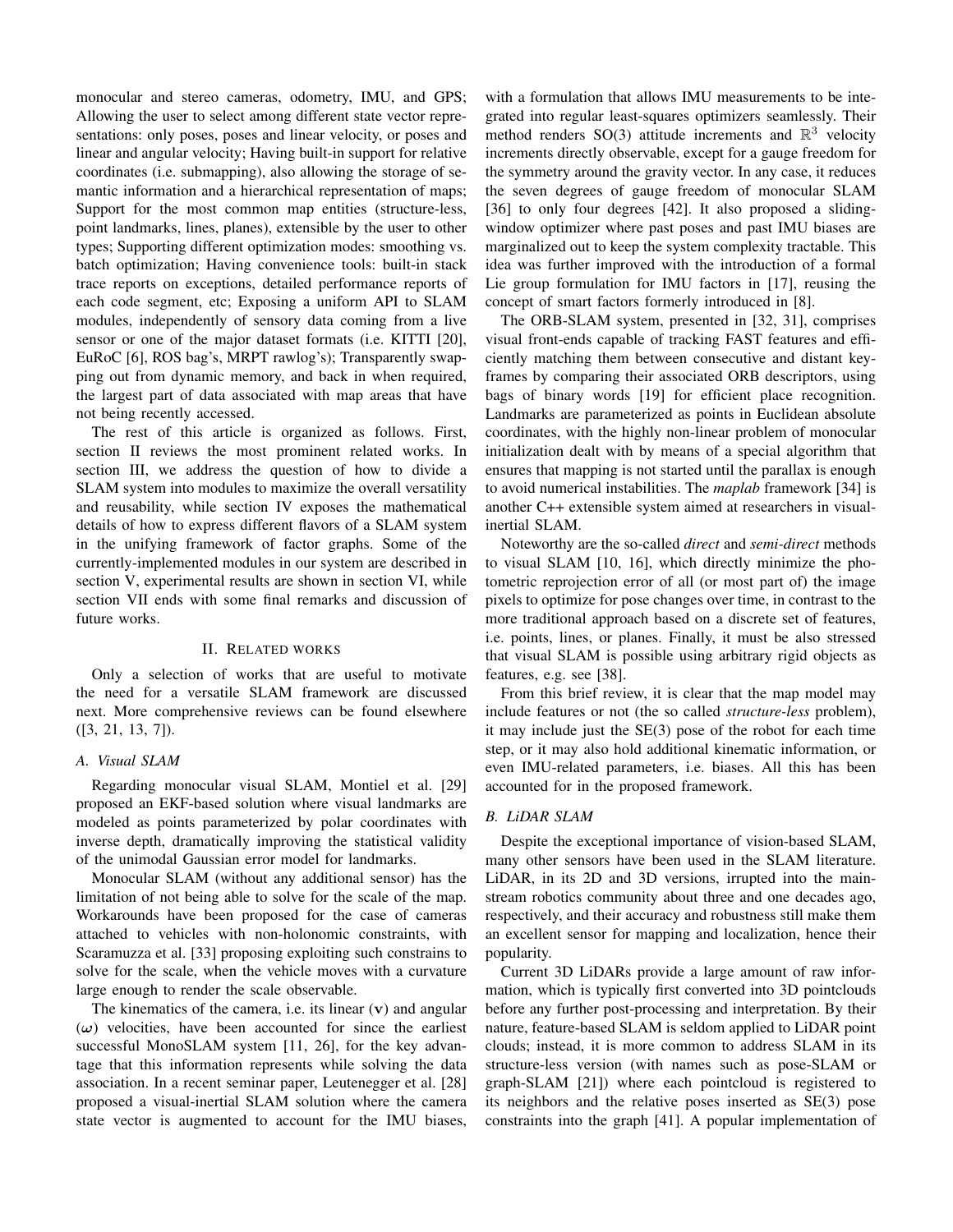Velodyne-based SLAM is LOAM, introduced by Zhang and Singh [41]. Google Cartographer [22] and SegMap Dubé et al. [14] are other public SLAM frameworks for 2D/3D LiDARs.

The LiDAR module proposed in the present paper (see Section V) has many similarities to the aforementioned work Zhang and Singh  $[41]$ , although our modular C++ interface between raw sensors and front-ends makes it possible to fully exploit features such as the natural ordering of point clouds into rings (one per individual laser in a 3D LiDAR), something that is not possible with the current publiclyavailable implementation of LOAM. Furthermore, it makes straightforward to use more than one LiDAR onboard, in contrast to existing implementations.

## C. Map management

The idea of using local maps instead of a single, absolute frame of reference is recurrent in the literature. For example, Clemente et al. [9] uses an EKF to build local maps from monocular images, then merges them in a hierarchical manner. Eade and Drummond [15] also achieved a successful real-time monocular SLAM system based on a hierarchical decomposition of the map into submaps, which they called nodes. Relative bundle-adjustment has been also proposed in [4, 35]. In section 3 we introduce a unifying view of how different sensor front-ends can interact with the SLAM backend in a way that is independent of whether absolute or local coordinates are used, and for the latter case, what particular policy is followed to split the world into submaps. Our solution represents a pragmatical tradeoff between "classic" key-framebased pose-graph in global coordinates [27] and continuoustime relative SLAM [2]. The result is equivalent to one of the applications of smart factors, as introduced by Carlone et al. [8], for summarizing long sequences of poses with a selected set of "key-frames" to be optimized, although without explicitly removing the intermediary poses, which would still remain inside their corresponding submaps.

Walcott-Bryant et al. [40], among others, focuses on the particular problem of pose graph maintenance for non-static environments. That work proposed an algorithm for detecting segments in the sequence of key-frames that can be safely removed when they represent parts of the environment that has changed and, therefore, are not useful for localization. Our framework takes into account the important observation that no key-frame should be used as a reference frame (neither global nor for its submap), since all key-frames are subject to an eventual deletion. Hence our proposal for a different kind of map entity for reference purposes only (see Section III).

## D. Optimization

Strasdat et al. [37] showed that batch optimization (i.e. "bundle adjustment" [39], or "Graph-SLAM" [21]) achieved better accuracy in comparison to filtering for most largescale SLAM problems; hence, our framework must (and does) support both, batch optimization and smoothing [25]. Filtering is left as a potential future work. The foundations of leastsquares minimization, Gauss-Newton or Levenberg-Marquartd algorithms, are well-known and explained elsewhere [36, 27], as they are their extensions, by means of Lie group "retractions", to non-Euclidean state spaces [17].

## III. FACTORING OUT SLAM: THE MOLA ARCHITECTURE

Once the last section has given a brief overview to the most relevant ways in which SLAM has been addressed, this section introduces a rationale of why a SLAM solution should be split into modules, exposing the proposed software architecture. Note that currently-implemented modules are introduced in Section V.

## A. General overview

An overview of the proposed MOLA architecture is given by Figure 2(a). Firstly, we define the MOLA system as a set of *modules*, each module being the instantiation of a particular C++ class implementing the ExecutableBase interface. Based on the differentiated role of each module in the SLAM system, a number of prototypical virtual base classes are provided for users to define their own modules of each type, ensuring the existence of a common API as the key for compatibility, easy reusability and interchangeability. The system loader is in charge of interpreting a SLAM-problem configuration file, loading the required libraries, finding and creating the required modules and launching their life cycle routine. It also allows running modules to find each other (either by name or by service type) for peer-to-peer connections to be established and allow the information and signals to flow forth and back throughout the system.

Note that the entire system is designed as a single process, with each module being run in at least one thread, and message passing occurring with a zero-copy protocol by means of std::shared\_ptr<> smart pointers. As illustrated in Figure 2(b), all modules inherit from a common base, ExecutableBase, which provides them a standardized lifecycle that allows an ordered system start-up and tear-down, the opportunity to work synchronously by running an algorithm at an exact constant rate  $-\text{in spin}$  once () – or to dynamically react to incoming data or service requests by means of events, which may be attended immediately (blocking) or deferred to a per-module thread pool (non-blocking).

The entire system is accessible to a robotics researcher or application developer in two modes: from the command-line program mola-cli, which takes a SLAM problem definition file and executes it, or directly using the MOLA system loader as a C++ library that can be configured programatically.

Note that system dependencies were kept as reduced as possible, considering the ambitious scope of the proposal. In particular, MOLA depends on GTSAM and MRPT and requires a  $C+17$  compiler. ROS1 and ROS2 were intentionally left out as *optional* dependencies, allowing the interconnection of a MOLA system with a ROS ecosystem but not imposing it as mandatory.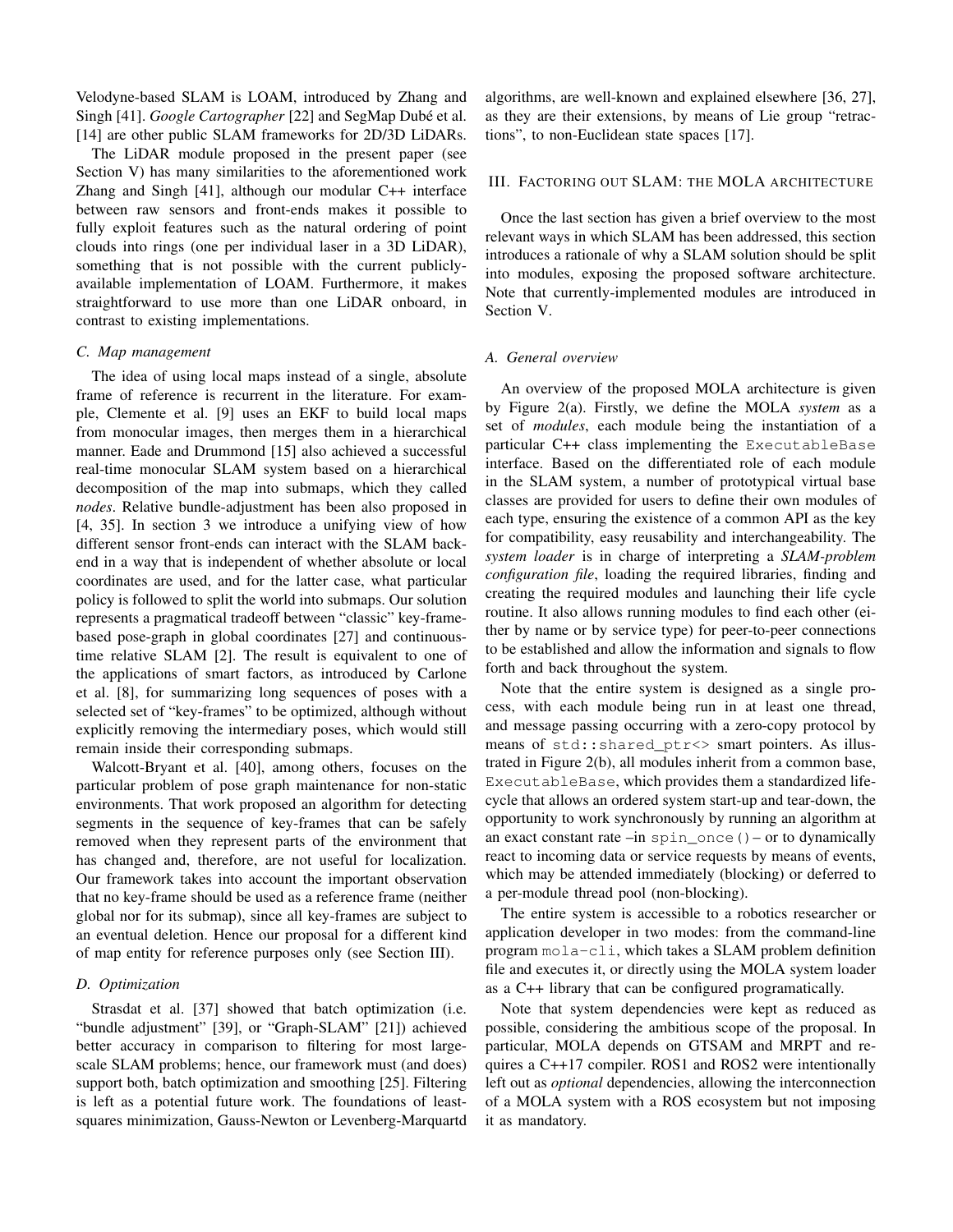

Fig. 2: (a) A typical set-up with the proposed modular SLAM architecture. Refer to Section III for discussion. (b) Module life-cycle, as imposed by the common base class ExecutableBase. In most modules, API calls can be attended either synchronously (blocking) or asynchronously (non-blocking) on a local worker threads pool, in which case std::future<T> objects are used for inter-module synchronization. Refer to Section III for discussion.

#### **B.** MOLA arquitecture

Next, we describe the rationale behind why the SLAM system, inside the dotted box in Figure  $2(a)$ , is split into modules.

Starting from the leftmost side, we find *input* modules. They provide the raw data from either real sensors (e.g. cameras, GPS readings, odometry) or from offline datasets. Each input module can publish one or more kind of *observations*, pieces of timestamped raw sensory data. One sensor output can be used by several consumers, and each consumer subscribed to more than one sensor. Each kind of sensor has its own standardized C++ class that includes the raw data and key calibration data, e.g. distortion parameters for images, or pose within the vehicle body for a LiDAR or IMU. Redundant as it might seem, keeping the calibration and raw data together makes any data consumer independent of knowing details about the exact sensory system, avoiding the need for sensorrelated configuration parameters on all modules except those directly in charge of accessing them.

Following the direction of the data stream to the right, we find the layer of *SLAM front-ends*. These are the most hard-todevelop modules in the system, in charge of taking raw data and converting them into SLAM API calls (see Table I) to the SLAM back-end. The easy reusability of these front-ends, allowing several of them (of the same or different kind) to run concurrently depending on the number and kind of sensors installed on a robot or vehicle, and still feeding a single SLAM solver, is probably the single most significant contribution of the proposed system.

There should be only one *SLAM back-end* module in any given system (except if used for multi-robot SLAM), providing a particular mapping between MOLA SLAM API calls and an underlying graphical model. As discussed in Section IV, basically we can devise two options: SLAM in global coordinates,

| addKeyFrame()           | Creates a Key-frame in the World-<br>Model, or returns an existing one for a<br>matching timestamp if another sensor |
|-------------------------|----------------------------------------------------------------------------------------------------------------------|
|                         | front-end already created it.                                                                                        |
| addFactor()             | Creates a constraint (factor in a factor<br>graph) of the given type and between                                     |
|                         | the given variables. Note that factors at                                                                            |
|                         | this level are abstract since the partic-                                                                            |
|                         | ular state-space $(SE(2)$ vs $SE(3)$ , etc.)                                                                         |
|                         | is unknown.                                                                                                          |
| advertiseLocalization() | Publish a current pose estimate with                                                                                 |
|                         | respect to any existing key-frame.                                                                                   |
| onSmartFactorChanged()  | Notify the change in the internal data                                                                               |
|                         | of a smart factor [8], which summa-                                                                                  |
|                         | rizes multiple individual factors and                                                                                |
|                         | variables.                                                                                                           |

TABLE I: Excerpt of key SLAM API calls that a front-end can invoke in a SLAM back-end.

and SLAM with submaps. Notice that, in any case, the frontend will not notice the difference. Table I gives a glimpse into the kind of interactions that are possible between front-ends and back-ends.

Finally, the *World Model* module stores what is normally known as the "map" itself, although it is done in a way generic enough to allow the maximum number of SLAM algorithms to work with it. The World Model comprises two sets of objects: *entities* and *relations*, which most often can be thought of as directly mapping to *variables* and *factors* of a factor graph. Most common 3D entities are: RefPose3 (a frame of reference), RelPose3 (a relative pose, such as the relative pose of a sensor on a vehicle in a self-calibration SLAM problem), RelPose3KF (a robot key-frame, relative to a frame of reference), a RelKinPose3KF (a key-frame, with velocity information), or LandmarkPoint3 (a point landmark). Section IV will show how a real SLAM problem can be written down as different combinations of these entities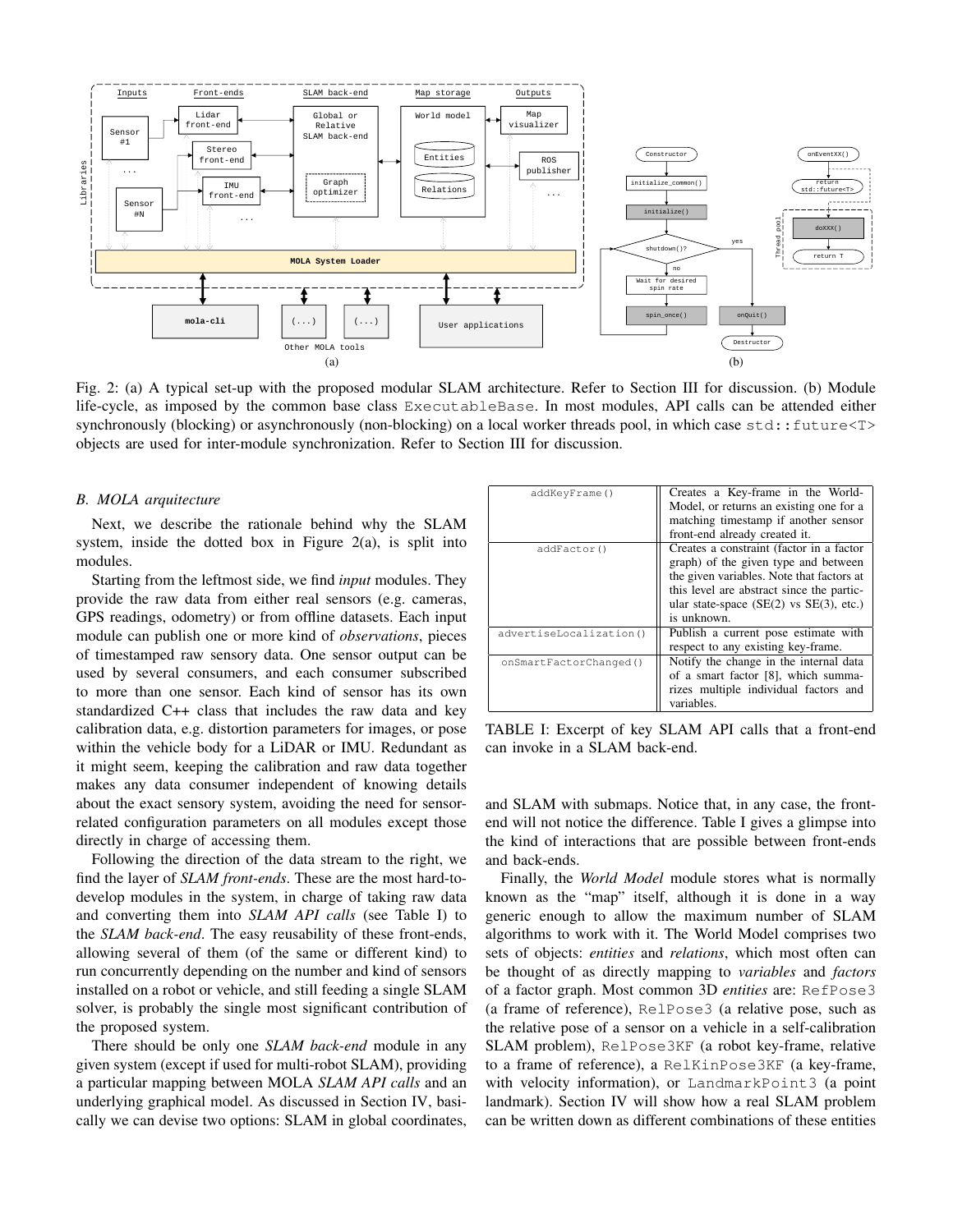

Fig. 3: Different parameterizations of a SLAM problem, together with their corresponding factor graphs. See Section IV.

and factors for absolute and relative SLAM. The most common relation used in this paper is FactorRelativePose3, a relative pose constraint between two key-frames. Note that relations can be used to reflect semantic information in addition to those having a pure geometrical meaning, e.g. the inclusion of several key-frames into a place with a significance for human users, such as "kitchen" or "bedroom" [18]. Keyframes keep accurate timestamp information and the raw sensory data captured by the robot at that instant. Pure metric maps, such as point clouds, occupancy grids, octomaps, etc. can be always recovered from these data, hence they are not explicitly stored in the map. Those key-frames whose raw sensory information has not been accessed by any front-end or back-end during a certain time frame, are swapped out to disk using an efficient binary serialization protocol, and are transparently re-loaded when needed later one, e.g. when closing a large loop. This is only possible if the map is stored in its own independent module.

# IV. GRAPHICAL MODELS

In this section we discuss how a SLAM problem can be modeled as different factor graphs depending on the choice for: (a) global vs. relative coordinates, and (b) components of the state-vector. SLAM back-ends in the proposed system are in charge of converting SLAM API calls like those in Table I into their corresponding graphical models. Users could extend the possibilities in the future, if so needed, by modifying the existing backend modules or writing new ones from scratch.

Consider the SLAM problem in Figure  $3(a)$ , with a camera describing a trajectory while observing four landmarks. Firstly, our system assumes a discrete time implementation, hence the need to define key-frames whenever the front-end so requests it. A representation of the problem in global coordinates is shown in Figure  $3(b)$ : a reference frame w is created as the absolute frame of reference (this is what a RefPose3 means in the WorldModel), and the  $i$ -th key-frame is defined as a relative pose  ${}^w\mathbf{x}_i$  with respect to it. Each such variable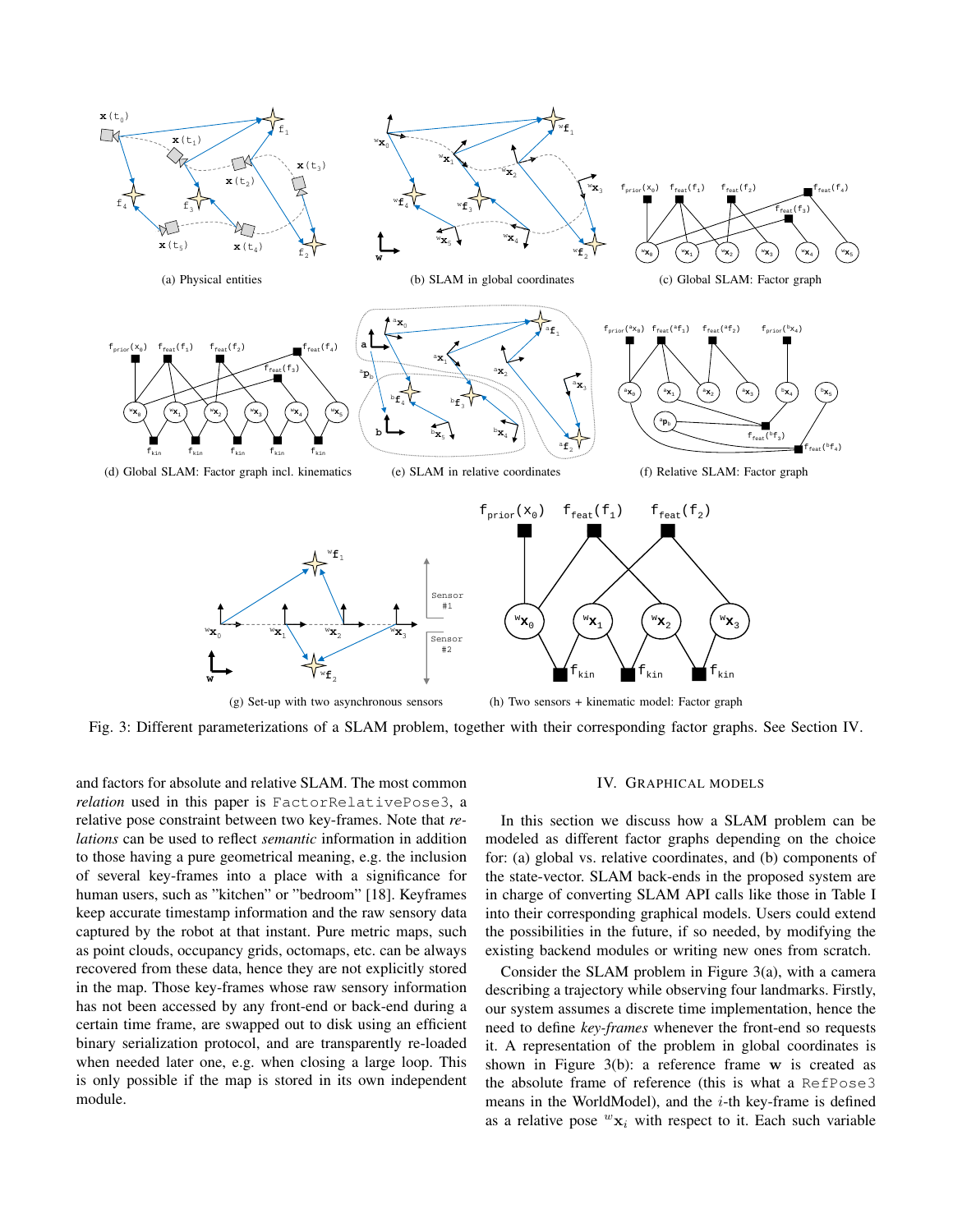can be a  $SE(2)$  or  $SE(3)$  pose, or the Cartesian product of such manifolds with the kinematic variables  ${}^w\mathbf{v}_i$  ( $\mathbb{R}^3$  velocity vector w.r.t. w) and  ${}^b\omega_i$  ( $\mathbb{R}^3$  angular velocity vector w.r.t. body frame). Notice that the cost of including the angular velocity into the state vector is not worth when an IMU is available.

In the particular case of not including kinematic variables in the state vector, a global SLAM problem such as Figure 3(b) should be mapped into the factor graph in Figure  $3(c)$ , with a prior factor for the first key-frame and with one smart factor per observed feature. Alternatively, landmarks could be also added as variables and simple factors added for each poselandmark observation, but this approach is generally more costly for large maps [8]. If kinematics are to be included into the state vector, the SLAM back-end will add kinematic factors between consecutive key-frames, as shown in Figure 3(d). Our current implementation employs a constant-velocity factors as kinematic constraint, with the following error function:

$$
\mathbf{h}_{1}(\mathbf{x}_{i}, \mathbf{x}_{j}) = \begin{pmatrix} \mathbf{p}_{i} + \mathbf{v}_{i} \delta_{t} - \mathbf{p}_{j} \\ \mathbf{v}_{j} - \mathbf{v}_{i} \end{pmatrix}_{6 \times 1}
$$
 (1)

where  $x_i = (R_i, p_i, v_i)$  is the state vector for the *i*-th keyframe,  $\delta_t$  is the time interval between both key-frames, and with Jacobians:

$$
\frac{\partial \mathbf{h}_1}{\partial \mathbf{p}_i} = \begin{pmatrix} \mathbf{I}_3 \\ \mathbf{0}_3 \end{pmatrix} \qquad \frac{\partial \mathbf{h}_1}{\partial \mathbf{v}_i} = \begin{pmatrix} \delta_t \mathbf{I}_3 \\ -\mathbf{I}_3 \end{pmatrix} \tag{2}
$$

$$
\frac{\partial \mathbf{h}_1}{\partial \mathbf{p}_j} = \begin{pmatrix} -\mathbf{I}_3 \\ \mathbf{0}_3 \end{pmatrix} \qquad \frac{\partial \mathbf{h}_1}{\partial \mathbf{v}_j} = \begin{pmatrix} \mathbf{0}_3 \\ \mathbf{I}_3 \end{pmatrix} \qquad (3)
$$

In case of a kinematic state-vector that includes the angular velocity  ${}^b\omega_i$  to model the evolution of the SO(3) orientation  $\mathbf{R}_i$  over time, we would need to use the equation, from rigidbody kinematics,  $\dot{\mathbf{R}}_i = \mathbf{R}_i{}^b \boldsymbol{\omega}_i$ , which using a first-order approximation would lead to the following error function for a constant velocity model:

$$
\mathbf{h}_{2}(\mathbf{x}_{i}, \mathbf{x}_{j}) = \begin{pmatrix} \log \left( \mathbf{R}_{j}^{-1} \mathbf{R}_{i} \exp \left( \frac{b_{\boldsymbol{\omega}_{i}}}{\delta_{t}} \right) \right) \\ \mathbf{p}_{i} + \mathbf{v}_{i} \delta_{t} - \mathbf{p}_{j} \\ \mathbf{v}_{i} - \mathbf{v}_{j} \\ \mathbf{R}_{i}{}^{b_{\boldsymbol{\omega}_{i}} - \mathbf{R}_{j}{}^{b_{\boldsymbol{\omega}_{j}}} \end{pmatrix}_{12 \times 1} \tag{4}
$$

Relative pose factors follow the common practice of being linearized on the SE(3) Lie-group retraction (typically, the matrix logarithm) for residuals  $M_{ij}^{-1}P_i^{-1}P_j$ , with  $M_{ij}$ ,  $P_i$ , and  $P_i$  being the SE(3) matrices for the measurement and the  $i$ -th and  $j$ -th key-frame estimated poses, respectively.

If using a relative SLAM backend, the problem of Figure  $3(a)$  should be mapped into something like Figure  $3(e)$ . In this example, there are two frames of coordinates (a and b), each being the frame of reference of the key-frames in its own submap. Regarding the corresponding factor graph, in Figure  $3(f)$ , notice the inclusion of two prior factors (one for each submap), and the existence of a new variable to model the relative pose of the submaps. Factors for landmarks seen from key-frames in different submaps will depend on these relative-pose variables as well, rendering the underlying linear problem Hessian matrix less sparse. Therefore, a criterion to split key-frames into submaps should be the minimization of co-visibility across submap boundaries.

Note that enhancing the state-vector with kinematic information, and using a kinematic model (e.g. constant-velocity) automatically solves the otherwise indeterminate problem of fusing information from asynchronous sensors without shared landmarks, e.g. when they observe disjoint parts of the environment, a set-up sketched in Figure  $3(g)$ . As shown in the factor graph of Figure  $3(h)$ , it is only by means of the kinematic factors that information can be shared between the otherwise independent sequences of poses.

## V. IMPLEMENTED MODULES

This section briefly introduces some of the key libraries and modules that are available in our open-source implementation.

mola-kernel library: It comprises the WorldModel module, and declarations of the most-common entities and relations, as well as the generic containers Entity and Relation, implemented as C++17 std:: variant to allow the efficient storage of large number of such objects without dynamic memory, but retaining the advantages of polymorphism. A special type is also included into the variant to allow for user-defined types, at the cost of being allocated dynamically.

Module G20Dataset: Allows reading a G2O plain-text file with a SLAM problem, and re-plays it, by mapping the vertex and edge definitions into MOLA SLAM API calls.

Module EurocDataset, KaistDataset, and KittiOdometryDataset: Provide image, LiDAR, and IMU readings from the EuRoC [6], Kaist [24], and the KITTI datasets [20], respectively.

Module GenericSensor: An interface to mrpt-hwdrivers generic sensor classes, allowing the direct connection of many kinds of monocular and stereo cameras, IMU sensors, SICK and Hokuyo scanners, and OpenNI-enabled RGB-D cameras. Noteworthy is the support for Velodyne LiDARs, both live or from offline PCAP logs, including support for dual-return scans.

Module PreintegratedIMU: A front-end to parse raw IMU data and feed a preintegrated IMU smart factor.

Module ASLAM\_qtsam: An implementation of a SLAM back-end for absolute coordinates, based on the GTSAM library. A number of custom factors have been defined to map the different kinematic models described above. The user can select two solver modes: a full batch estimator (based on Levenberg-Marquardt), or the iSAM2 smoother.

Module VisualORB\_Stereo: A front-end to handle stereo cameras. It takes stereo image, rectifies them if needed, and looks for FAST features, matching them by their ORB descriptors. We have experimented with two working modes: (a) by using a local feature optimizer and sending the resulting SE(3) pose constraints to the SLAM back-end, and (b), by directly storing visual smart factors in the World Model and relying on the SLAM back-end solver. Preliminary results shown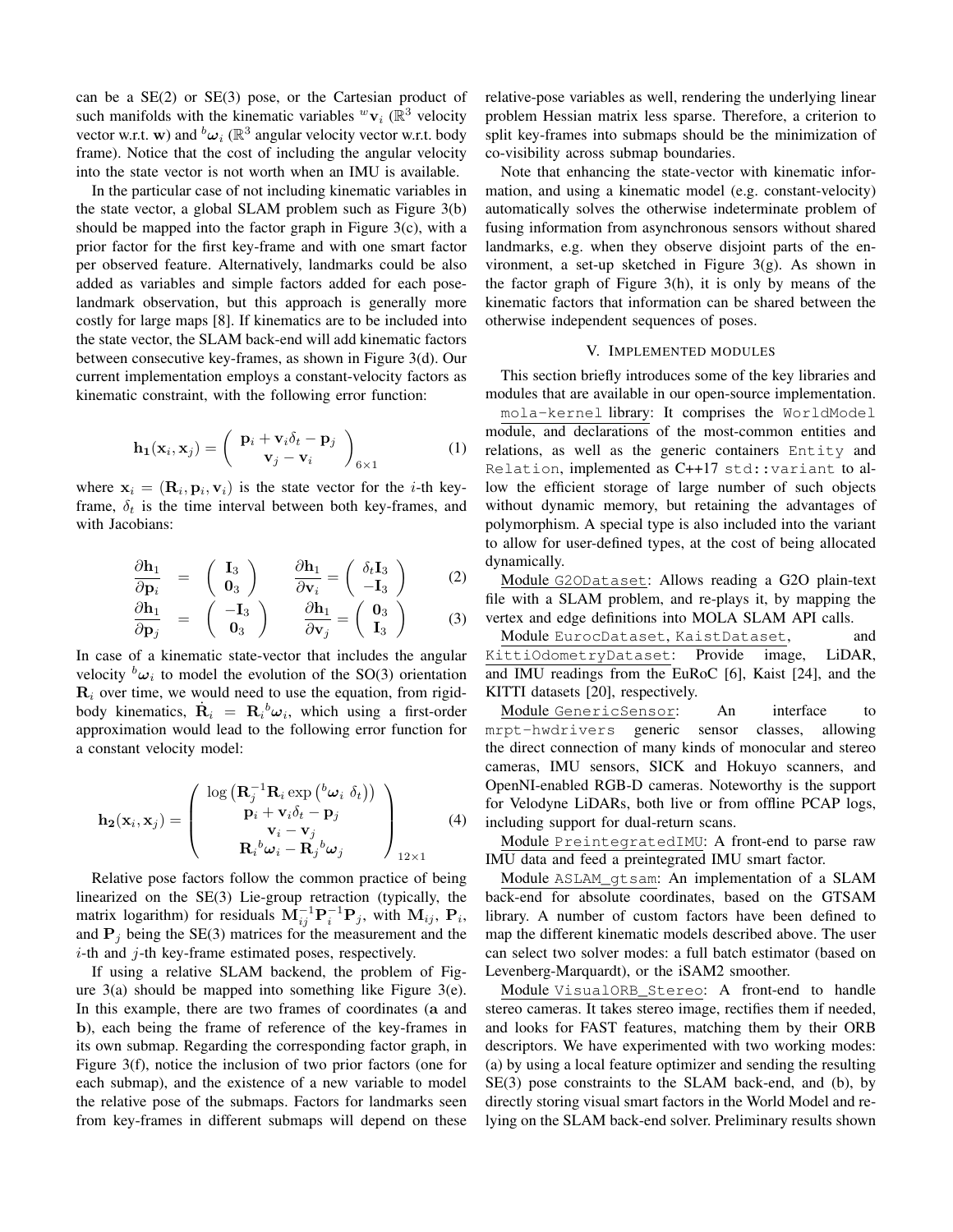

Fig. 4: (a) View of the final 3D map obtained for the "garage" dataset from [27]. (b) Computational cost of the SLAM solver.

in the accompanying video are for the former alternative, but we expect the latter to eventually become the definitive, most robust solution.

Module LidarOdometry3D: A front-end to perform odometry and mapping from 3D point clouds from a Velodyne LiDAR or alike. A direct use of ICP for such point clouds leads to unacceptable results due to both, computation time, and accuracy. In particular, the strong differences in sample densities inherent to 3D radial scanners may lead to poor alignments if nearby points dominate the cost function. To overcome this, we devised a multi-layer ICP algorithm, where each pointcloud to be registered is split into three layers ("edges", "planes", and "raw-decimated") and each layer is registered against points in its corresponding layer on the other pointcloud. For each input pointcloud, we divide the 3D space into a regular grid of voxels (of  $1 \times 1 \times 1$  meters), and all points in each voxel are firstly decimated and then stored into one of the layers depending on a classifier. In particular, each voxel is classified as either edges or planes by checking the ratio between the largest and smallest eigenvalues of the covariance matrices that model the dispersion of points in the voxel. Finally, all voxels are also stored into the "full-decimated" layer. The intuition behind this algorithm, inspired by [41], is that by drastically reducing the number of potential candidates for each subset of points, the alignment can be done much more efficiently, and with a higher chance of selecting a correct match for each point. We use KDtrees to look for candidate pairings in each layer, and store the point-clouds (and their precomputed KD-trees) in the WorldModel key-frames, to ease posterior checks for potential loop-closures, triggered by the detection of key-frames within a given threshold distance whose topological distance in the WorldModel graph (computed with the Dijkstra algorithm) is large enough to look like a loop-closure candidate. Checks for loop-closures and additional  $SE(3)$  constraints with past key-frames are queued in a worker thread pool to avoid delays in the LiDAR odometry. Most of this functionality (i.e. odometry, loop closure, classifier) will be split into different modules to increase the possibilities of researchers improving the whole 3D LiDAR frontend. At present, at the core of the ICP algorithm we use the OLAE method [30], an alternative to the well-known Horn's quaternion method [23], but relying on the Gibbs/Rodrigues vector and allowing the direct integration



Fig. 5: Selected performance results from our LiDAR frontend processing the KITTI seq. #00.

of plane normals and line directions seamlessly with point-topoint correspondences. More details on this proposed scheme can be found in a separate technical report [5].

## VI. EXPERIMENTAL RESULTS

This section exposes some results obtained with the proposed SLAM system for different datasets and set-ups. All performance statistics have been collected using the MOLA builtin profiling system, which enables the optional generation of detailed performance reports for most function calls. Reported CPU times are for an Intel Core i7-3770 at 3.40GHz. The MOLA system creates about 20 threads for each experiment, but the average number of active threads is within 1 and 4, with most other threads being only briefly active for GUI updates and to allow asynchronous API calls. The accompanying video illustrates these experiments, as well as preliminary results for stereo SLAM.

## A. Garage G2O dataset

The results in Figure 4 illustrate the final map obtained for the "garage" dataset [27] (in G2O format), together with the cost of updating the smoother (iSAM2) for each time step inside the ASLAM\_gtsam module.

## B. LiDAR-based odometry & SLAM

We validated our entire system, and in particular the LiDAR odometry and mapping front-end, with the KITTI datasets. The configuration of the MOLA system is defined in Listing 1, and some example maps (compared to ground-truth) are shown in Figure 1. The translation errors for each dataset sequence have been evaluated using the scripts provided by Geiger et al. [20], and are summarized in Table II. It can be seen that our method performs well in urban, quasi-static environments, with an excellent rotational error in all cases and a translation error in the range  $0.4\%$  to  $2.0\%$  for 9 out of the 11 sequences. The large error in Seq. 01 is due to a vehicle overtaking at the highway in a particularly feature poor segment.

Regarding the real-time performance of the LiDAR frontend, Figure  $5(a)$  shows how one entire iteration of our frontend takes an average of 60 ms, allowing processing the original KITTI LiDAR data stream at almost twice its original rate of 10 Hz. Figure 5(b) shows the histogram (and the average value as a vertical line) for one of the most important piece of the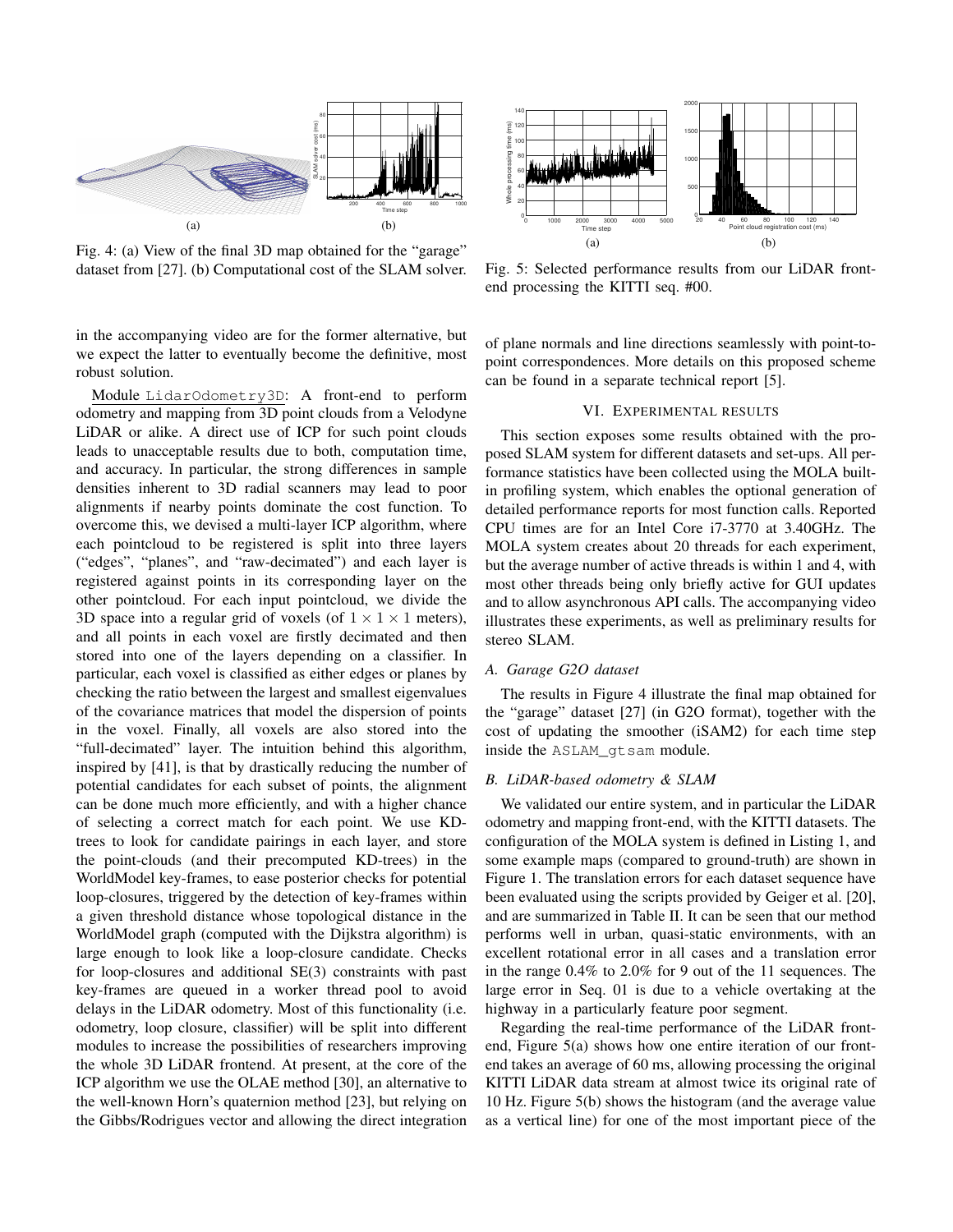| no.<br>sea.                 | 00                               | UΙ                                          | $\sim$<br>UΖ                                                  | . .<br>υ.                                            | U4           | <br>ັ້       | UC                          | $\sim$ $\sim$<br>U | 08                                                  | ΩC<br>v.                                            | $\mathbf{r}$               |
|-----------------------------|----------------------------------|---------------------------------------------|---------------------------------------------------------------|------------------------------------------------------|--------------|--------------|-----------------------------|--------------------|-----------------------------------------------------|-----------------------------------------------------|----------------------------|
| $\%$<br>m<br>error<br>rans. | $\sim$<br>ng<br>$\%$<br>$\cdots$ | 01.<br>. .<br><br>$^{\prime\prime}$<br>⊥∠.∪ | $\sim$<br>$\sim$<br>$\mathcal{C}/\mathcal{C}$<br>$\cdot\cdot$ | $O_{\ell}$<br>$\sim$<br>. . <i>. .</i> .<br>$\cdots$ | 1.98<br>$\%$ | 0.81<br>$\%$ | $\%$<br>0.38<br><u>v.ve</u> | -<br>0.88<br>$\%$  | 50<br>.<br>$O_{\mathcal{L}}$<br>$\prime\prime$<br>. | $\sim$<br>$\mathcal{O}_{\mathcal{O}}$<br>$\sim$<br> | $\Omega$<br>$\sim$<br>r.v. |

TABLE II: Summary of translation and rotation errors for the KITTI datasets using the LiDAR sensor only.



Fig. 6: An extract of pose and kinematic state (velocities) estimated by our generic SLAM back-end for the KITTI #00 sequence when selecting a the DynSE3 state vector model.

front-end: the multi-layer ICP algorithm. Regarding the voxelbased filter to classify incoming point-clouds voxels into edges and plane patches, its average processing time is 5 ms.

## C. Kinematic model

To demonstrate how the state-space of the SLAM solution can be easily changed in the proposed framework, we replaced SE3 with DynSE3 in the state\_vector parameter of the SLAM back-end in Listing 1, and re-processed the KITTI seq. #00. As a result, the state space for each timestap  $x_i$  is extended with velocity information, which is then automatically estimated using the constant velocity model discussed above; refer to Figure 6 for a plot of the estimated velocity.

# D. Smart memory management

Finally, Figure 7 illustrates how the memory requirement of our LiDAR mapping solution is drastically reduced from 4 GiB to 0.5 GiB thanks to the automatic map swapping-out mechanism implemented in the WorldModel module. This is a key feature required when handling maps of large areas, e.g. for autonomous vehicle navigation.

# VII. CONCLUSION AND FUTURE WORKS

This paper presented a proposal for a factorization of SLAM into a set of so-called "modules", with their roles and interfaces designed such that their reusability is maximized for a large number of possible combinations of SLAM problems. Experimental validation has demonstrated that the system is functional in its present form and capable of processing LiDAR datasets. Future works include the completion of a relative-SLAM module, and the development of modules for other sensors such as odometry, GPS, IMUs, monocular, and stereo cameras.

#### modules:

name: backend  $#$  -- SLAM back-end -type: ASLAM\_gtsam execution\_rate:  $1$  # update rate [Hz] params: # iSAM2 vs Lev-Marq use\_incremental\_solver: true state\_vector: SE3  $name: map$   $#$   $--$  World Model  $-$ type: WorldModel params:  $age_tou nload_key-frame: 50 # [s]$ </u> name: lidar\_fe # -- SLAM front-end -type: LidarOdometry3D raw\_data\_source: kitti\_input raw\_sensor\_label: lidar params: #  $\sim$  . . . name: kitti\_input # -- Data sources type: KittiOdometryDataset execution\_rate:  $50$  # Hz params: base\_dir: \${KITTI\_BASE\_DIR} sequence: 00 time\_warp\_scale: 1.5





Fig. 7: Dynamic (heap) memory use during the LiDAR mapping process for KITTI-00, without (solid) and with (dashed) the automatic swap-out mechanism featured by the WorldModel module.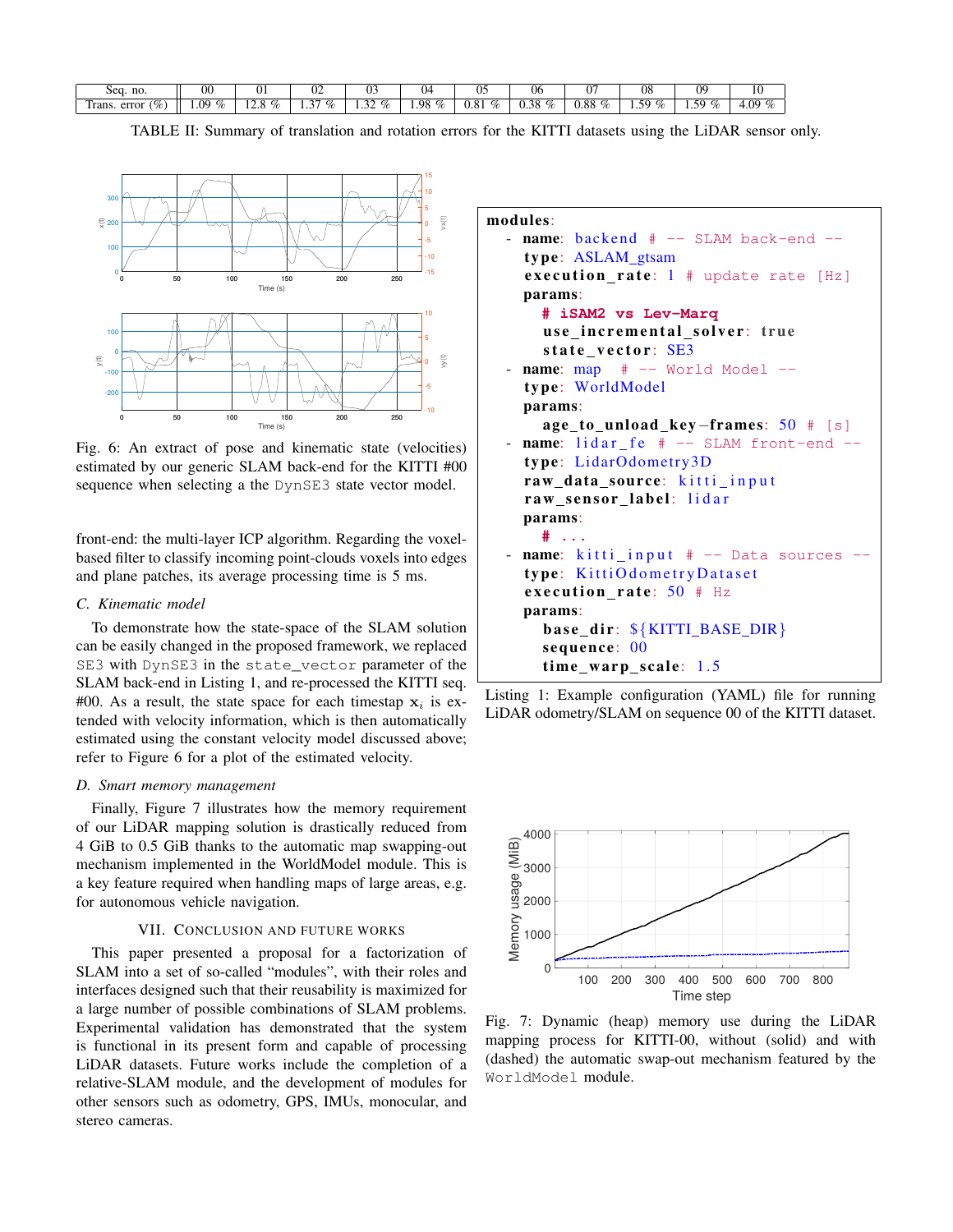#### **REFERENCES**

- [1] Sameer Agarwal, Keir Mierle, et al. Ceres solver. 2012. URL http://ceres-solver.org/.
- [2] Sean Anderson, Kirk MacTavish, and Timothy D Barfoot. Relative continuous-time slam. The International Journal of Robotics Research, 34(12):1453-1479, 2015. URL http://journals.sagepub.com/doi/abs/10.1177/ 0278364915589642.
- [3] Tim Bailey and Hugh Durrant-Whyte. Simultaneous localization and mapping (slam): Part ii. IEEE Robotics & Automation Magazine, 13(3):108-117, 2006.
- [4] José-Luis Blanco, Javier González-Jiménez, and Juan-Antonio Fernández-Madrigal. Sparser relative bundle adjustment (srba): constant-time maintenance and local optimization of arbitrarily large maps. In IEEE International Conference on Robotics and Automation (ICRA), pages 70–77. IEEE, 2013. URL https://ieeexplore.ieee. org/abstract/document/6630558/.
- [5] José-Luis Blanco-Claraco. OLAE-ICP: Robust and fast alignment of geometric features with the optimal linear attitude estimator. arXiv preprint, 2019.
- [6] Michael Burri, Janosch Nikolic, Pascal Gohl, Thomas Schneider, Joern Rehder, Sammy Omari, Markus W Achtelik, and Roland Siegwart. The euroc micro aerial vehicle datasets. The International Journal of Robotics Research, 35(10):1157-1163, 2016.
- [7] Cesar Cadena, Luca Carlone, Henry Carrillo, Yasir Latif, Davide Scaramuzza, José Neira, Ian Reid, and John J Leonard. Past, present, and future of simultaneous localization and mapping: Toward the robust-perception age. IEEE Transactions on Robotics, 32(6):1309-1332, 2016.
- [8] Luca Carlone, Zsolt Kira, Chris Beall, Vadim Indelman, and Frank Dellaert. Eliminating conditionally independent sets in factor graphs: A unifying perspective based on smart factors. In IEEE International Conference on Robotics and Automation (ICRA), pages 4290-4297. IEEE, 2014.
- [9] Laura A Clemente, Andrew J Davison, Ian D Reid, José Neira, and Juan D Tardós. Mapping large loops with a single hand-held camera. In Robotics: Science and Systems, number 2, 2007. URL http://www. roboticsproceedings.org/rss03/p38.pdf.
- [10] Andrew I Comport, Ezio Malis, and Patrick Rives. Realtime quadrifocal visual odometry. The International Journal of Robotics Research, 29(2-3):245–266, 2010.
- [11] Andrew J Davison, Ian D Reid, Nicholas D Molton, and Olivier Stasse. Monoslam: Real-time single camera slam. IEEE Transactions on Pattern Analysis & Machine Intelligence, 29(6):1052-1067, 2007.
- [12] Frank Dellaert. Factor graphs and gtsam: A handson introduction. Technical report, Georgia Institute of Technology, 2012.
- [13] Gamini Dissanayake, Shoudong Huang, Zhan Wang, and Ravindra Ranasinghe. A review of recent developments

in simultaneous localization and mapping. In *Industrial* and Information Systems (ICIIS), 2011 6th IEEE International Conference on, pages 477-482. IEEE, 2011.

- [14] Renaud Dubé, Andrei Cramariuc, Daniel Dugas, Juan Nieto, Roland Siegwart, and Cesar Cadena. Segmap: 3d segment mapping using data-driven descriptors. arXiv preprint arXiv:1804.09557, 2018.
- $[15]$ Ethan Eade and Tom Drummond. Monocular slam as a graph of coalesced observations. In IEEE 11th International Conference on Computer Vision, pages 1-8. IEEE, 2007. URL http://citeseerx.ist.psu.edu/viewdoc/ download?doi= $10.1.1.141.6056$ &rep=rep1&type=pdf.
- [16] Christian Forster, Matia Pizzoli, and Davide Scaramuzza. Svo: Fast semi-direct monocular visual odometry. In IEEE International Conference on Robotics and Automation (ICRA), pages 15-22. IEEE, 2014.
- $[17]$ Christian Forster, Luca Carlone, Frank Dellaert, and Davide Scaramuzza. On-manifold preintegration for realtime visual-inertial odometry. IEEE Transactions on Robotics, 33(1):1-21, 2017.
- [18] Cipriano Galindo, Alessandro Saffiotti, Silvia Coradeschi, Pär Buschka, Juan-Antonio Fernandez-Madrigal, and Javier González. Multi-hierarchical semantic maps for mobile robotics. In IEEE/RSJ International Conference on Intelligent Robots and Systems (IROS), pages 2278-2283. IEEE, 2005.
- [19] Dorian Gálvez-López and Juan D Tardos. Bags of binary words for fast place recognition in image sequences. IEEE Transactions on Robotics, 28(5):1188-1197, 2012.
- [20] Andreas Geiger, Philip Lenz, and Raquel Urtasun. Are we ready for autonomous driving? the kitti vision benchmark suite. In IEEE Conference on Computer Vision and Pattern Recognition (CVPR), pages 3354-3361. IEEE, 2012.
- [21] Giorgio Grisetti, Rainer Kummerle, Cyrill Stachniss, and A tutorial on graph-based slam. Wolfram Burgard. IEEE Intelligent Transportation Systems Magazine, 2(4): 31-43, 2010. URL https://ieeexplore.ieee.org/abstract/ document/5681215/.
- [22] Wolfgang Hess, Damon Kohler, Holger Rapp, and Daniel Andor. Real-time loop closure in 2d lidar slam. In 2016 IEEE International Conference on Robotics and Automation (ICRA), pages 1271-1278. IEEE, 2016.
- [23] Berthold KP Horn. Closed-form solution of absolute orientation using unit quaternions. Josa a, 4(4):629-642, 1987.
- [24] Jinyong Jeong, Younggun Cho, Young-Sik Shin, Hyunchul Roh, and Ayoung Kim. Complex urban dataset with multi-level sensors from highly diverse urban environments. The International Journal of Robotics Research, 38:642-657, 2019.
- [25] Michael Kaess, Hordur Johannsson, Richard Roberts, Viorela Ila, John J Leonard, and Frank Dellaert. isam2: Incremental smoothing and mapping using the bayes tree. The International Journal of Robotics Research, 31(2): 216-235, 2012.